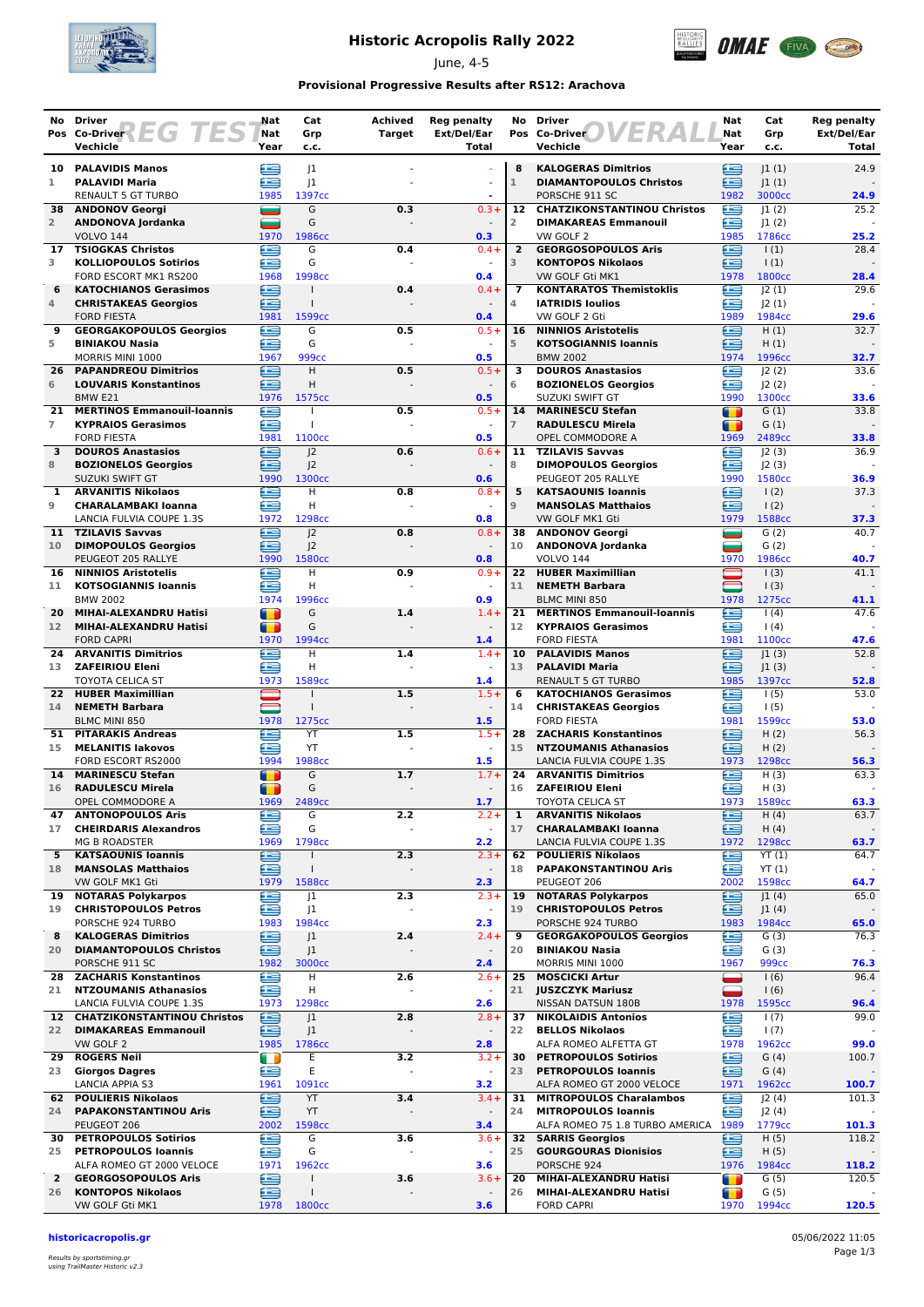

## **Historic Acropolis Rally 2022**

June, 4-5



#### **Provisional Progressive Results after RS12: Arachova**

| No.            | <b>Driver</b>                                                                                                                                                                                                                                                                                                                                | Nat<br>Nat | Cat<br>Grp               | Achived<br><b>Target</b> | <b>Reg penalty</b><br>Ext/Del/Ear | No       | <b>Driver</b><br>FR<br>Pos Co-Driver                          | Nat<br>Nat | Cat<br>Grp                 | Reg penalty<br>Ext/Del/Ear |
|----------------|----------------------------------------------------------------------------------------------------------------------------------------------------------------------------------------------------------------------------------------------------------------------------------------------------------------------------------------------|------------|--------------------------|--------------------------|-----------------------------------|----------|---------------------------------------------------------------|------------|----------------------------|----------------------------|
|                | Pos Co-Driver $\left\{ \begin{array}{cc} \[-1.5mm] \[-1.5mm] \[-1.5mm] \[-1.5mm] \[-1.5mm] \[-1.5mm] \[-1.5mm] \[-1.5mm] \[-1.5mm] \[-1.5mm] \[-1.5mm] \[-1.5mm] \[-1.5mm] \[-1.5mm] \[-1.5mm] \[-1.5mm] \[-1.5mm] \[-1.5mm] \[-1.5mm] \[-1.5mm] \[-1.5mm] \[-1.5mm] \[-1.5mm] \[-1.5mm] \[-1.5mm] \[-1.5mm] \[-1.5mm] \[-1.5mm$<br>Vechicle | Year       | c.c.                     |                          | <b>Total</b>                      |          | Vechicle                                                      | Year       | c.c.                       | Total                      |
| 61             | <b>BENOS Aggelos</b>                                                                                                                                                                                                                                                                                                                         | œ          | YT                       | 3.9                      | $3.9 +$                           | 40       | <b>NTOULIAS Leonidas</b>                                      | £          | G(6)                       | 121.3                      |
| 27             | <b>BENOS Panos</b>                                                                                                                                                                                                                                                                                                                           | œ          | YT                       |                          |                                   | 27       | <b>NTOULIAS Michail</b>                                       | £          | G(6)                       |                            |
|                | ALFA ROMEO SPIDER S4                                                                                                                                                                                                                                                                                                                         | 1992       | 1962cc                   |                          | 3.9                               |          | TOYOTA COROLLA KE20                                           | 1970       | 1166cc                     | 121.3                      |
| 34<br>28       | <b>TSIMIS Dimitrios</b><br>KASOUNI / TSIMI Theodora                                                                                                                                                                                                                                                                                          | ≘<br>∈     | G<br>G                   | 4.9                      | $4.9 +$                           | 47<br>28 | <b>ANTONOPOULOS Aris</b><br><b>CHEIRDARIS Alexandros</b>      | £<br>∈     | G(7)<br>G(7)               | 148.2                      |
|                | MERCEDES BENZ W113 / 230 SL                                                                                                                                                                                                                                                                                                                  | 1966       | 2306cc                   |                          | 4.9                               |          | <b>MG B ROADSTER</b>                                          | 1969       | 1798cc                     | 148.2                      |
| 31             | <b>MITROPOULOS Charalambos</b>                                                                                                                                                                                                                                                                                                               | œ          | 2                        | 4.9                      | $4.9 +$                           | 51       | <b>PITARAKIS Andreas</b>                                      | ∈          | YT(2)                      | 154.3                      |
| 29             | <b>MITROPOULOS Ioannis</b>                                                                                                                                                                                                                                                                                                                   | æ          | J <sup>2</sup>           |                          | $\sim$                            | 29       | <b>MELANITIS lakovos</b>                                      | œ          | YT(2)                      |                            |
| $\overline{7}$ | ALFA ROMEO 75 1.8 TURBO AMERICA 1989<br><b>KONTARATOS Themistoklis</b>                                                                                                                                                                                                                                                                       | ∈          | 1779cc<br>J <sub>2</sub> | 5.1                      | 4.9<br>$5.1+$                     | 33       | FORD ESCORT RS2000<br><b>PAPADAKIS Ilias</b>                  | 1994<br>€  | 1988cc<br>G(8)             | 154.3<br>189.2             |
| 30             | <b>IATRIDIS Ioulios</b>                                                                                                                                                                                                                                                                                                                      | £          | J <sub>2</sub>           |                          |                                   | 30       | <b>PAPADAKI Virginia</b>                                      | £          | G(8)                       |                            |
|                | VW GOLF 2 Gti                                                                                                                                                                                                                                                                                                                                | 1989       | 1984cc                   |                          | 5.1                               |          | PORSCHE 911 T TARGA                                           | 1971       | 2195cc                     | 189.2                      |
| 25<br>31       | <b>MOSCICKI Artur</b><br><b>JUSZCZYK Mariusz</b>                                                                                                                                                                                                                                                                                             |            | $\mathbf{I}$             | 5.3                      | $5.3+$<br>$\blacksquare$          | 29<br>31 | <b>ROGERS Neil</b><br><b>Giorgos Dagres</b>                   | n<br>£     | E(1)<br>E(1)               | 201.6                      |
|                | NISSAN DATSUN 180B                                                                                                                                                                                                                                                                                                                           | 1978       | 1595cc                   |                          | 5.3                               |          | <b>LANCIA APPIA S3</b>                                        | 1961       | 1091cc                     | 201.6                      |
| 54             | <b>CHATZICHRISTOU Anastasios</b>                                                                                                                                                                                                                                                                                                             | œ          | 2                        | 6.8                      | $6.8 +$                           | 57       | <b>MORAITIS Nikolaos</b>                                      | œ          | (8)                        | 204.7                      |
| 32             | <b>THEOPHANOPOULOS Dimitrios</b>                                                                                                                                                                                                                                                                                                             | £          | J <sub>2</sub>           |                          |                                   | 32       | <b>CHATZIKONSTANTINOU loannis</b>                             | £          | 1(8)                       |                            |
| 57             | <b>NISSAN BLUEBIRD</b><br><b>MORAITIS Nikolaos</b>                                                                                                                                                                                                                                                                                           | 1990<br>œ  | 1598cc                   | 9.5                      | 6.8<br>$9.5+$                     | 43       | LADA BA3 2101<br><b>VLACHOS Christos</b>                      | 1979<br>€  | 1198cc<br>E(2)             | 204.7<br>263.7             |
| 33             | <b>CHATZIKONSTANTINOU loannis</b>                                                                                                                                                                                                                                                                                                            | £          | T                        |                          |                                   | 33       | PETROPOULOU Effrosyni                                         | œ          | E(2)                       |                            |
|                | LADA BA3 2101                                                                                                                                                                                                                                                                                                                                | 1979       | 1198cc                   |                          | 9.5                               |          | ALFA ROMEO GIULIETTA 750 SPIDER                               | 1960       | 1290cc                     | 263.7                      |
| 58<br>34       | <b>KOSMAS Aristotelis</b><br><b>KONTOS Stefanos</b>                                                                                                                                                                                                                                                                                          | œ<br>≘     | 1<br>J1                  | 9.6                      | $9.6 +$                           | 61<br>34 | <b>BENOS Aggelos</b><br><b>BENOS Panos</b>                    | œ<br>£     | YT(3)<br>YT(3)             | 274.9                      |
|                | MERCEDES BENZ 500 SEC                                                                                                                                                                                                                                                                                                                        | 1984       | 4973cc                   |                          | 9.6                               |          | ALFA ROMEO SPIDER S4                                          | 1992       | 1962cc                     | 274.9                      |
| 56             | <b>PSACHOS Dimitrios</b>                                                                                                                                                                                                                                                                                                                     | œ          | н                        | 9.8                      | $9.8 +$                           | 55       | <b>SAKELARIADIS Georgios</b>                                  | £          | J2(5)                      | 338.8                      |
| 35             | <b>POLITIS Ioannis</b>                                                                                                                                                                                                                                                                                                                       | œ          | н                        |                          | $\overline{\phantom{a}}$          | 35       | <b>GENERALIS Nikolaos</b>                                     | ≘          | J2(5)                      |                            |
| 37             | FIAT 128 RALLY<br><b>NIKOLAIDIS Antonios</b>                                                                                                                                                                                                                                                                                                 | 1973<br>∈  | 1301cc<br>$\mathbf{I}$   | 11.3                     | 9.8<br>$11.3+$                    | 54       | TOYOTA COROLLA 1.6 Gti<br><b>CHATZICHRISTOU Anastasios</b>    | 1989<br>œ  | 1587cc<br> 2(6)            | 338.8<br>388.6             |
| 36             | <b>BELLOS Nikolaos</b>                                                                                                                                                                                                                                                                                                                       | æ          | $\mathbf{I}$             |                          |                                   | 36       | <b>THEOPHANOPOULOS Dimitrios</b>                              | œ          | J2(6)                      |                            |
|                | ALFA ROMEO ALFETTA GT                                                                                                                                                                                                                                                                                                                        | 1978       | 1962cc                   |                          | 11.3                              |          | NISSAN BLUEBIRD                                               | 1990       | 1598cc                     | 388.6                      |
| 37             | 35 TZAVARAS Georgios<br><b>BEKAS Konstantinos</b>                                                                                                                                                                                                                                                                                            | Œ<br>£     | G<br>G                   | 11.6                     | $11.6+$                           | 56<br>37 | <b>PSACHOS Dimitrios</b><br><b>POLITIS Ioannis</b>            | £<br>≘     | H(6)<br>H(6)               | 479.7                      |
|                | BMW 1600-2                                                                                                                                                                                                                                                                                                                                   | 1970       | 1575cc                   |                          | 11.6                              |          | FIAT 128 RALLY                                                | 1973       | 1301cc                     | 479.7                      |
| 33             | <b>PAPADAKIS Ilias</b>                                                                                                                                                                                                                                                                                                                       | ≘          | G                        | 14.0                     | $14.0+$                           | 58       | <b>KOSMAS Aristotelis</b>                                     | £          | 1(5)                       | 518.9                      |
| 38             | <b>PAPADAKI Virginia</b>                                                                                                                                                                                                                                                                                                                     | £          | G                        |                          |                                   | 38       | <b>KONTOS Stefanos</b>                                        | £          | 1(5)                       |                            |
| 32             | PORSCHE 911 T TARGA<br><b>SARRIS Georgios</b>                                                                                                                                                                                                                                                                                                | 1971<br>≘  | 2195cc<br>н              | 15.0                     | 14.0<br>$15.0+$                   | 59       | MERCEDES BENZ 500 SEC<br><b>KARAMPELAS Ilias</b>              | 1984<br>œ  | 4973cc<br>G(9)             | 518.9<br>593.3             |
| 39             | <b>GOURGOURAS Dionisios</b>                                                                                                                                                                                                                                                                                                                  | Æ          | н                        |                          |                                   | 39       | <b>CHASIOTIS Fanis</b>                                        | œ          | G(9)                       |                            |
|                | PORSCHE 924                                                                                                                                                                                                                                                                                                                                  | 1976       | 1984cc                   |                          | 15.0                              |          | <b>VW 1200</b>                                                | 1967       | 1192cc                     | 593.3                      |
| 40             | 55 SAKELARIADIS Georgios<br><b>GENERALIS Nikolaos</b>                                                                                                                                                                                                                                                                                        | ≘<br>£     | 2<br>J <sup>2</sup>      | 15.6                     | $15.6+$                           | 27<br>40 | <b>TSEKERIS Alexandros</b><br><b>AFENTAKIS Gerasimos</b>      | ≘<br>£     | G(10)<br>G(10)             | 618.5                      |
|                | <b>TOYOTA COROLLA 1.6 Gti</b>                                                                                                                                                                                                                                                                                                                | 1989       | 1587cc                   |                          | 15.6                              |          | BMW 1600-2                                                    | 1969       | 1575cc                     | 618.5                      |
| 40             | <b>NTOULIAS Leonidas</b>                                                                                                                                                                                                                                                                                                                     | æ          | G                        | 17.3                     | $17.3+$                           | 35       | <b>TZAVARAS Georgios</b>                                      | œ          | G(11)                      | 640.3                      |
| 41             | <b>NTOULIAS Michail</b>                                                                                                                                                                                                                                                                                                                      | £          | G<br>1166cc              |                          | $\omega$                          | 41       | <b>BEKAS Konstantinos</b>                                     | £          | G(11)                      |                            |
| 41             | TOYOTA COROLLA KE20<br><b>PETROU Eleftherios</b>                                                                                                                                                                                                                                                                                             | 1970<br>∈  | H                        | 19.5                     | 17.3<br>$19.5+$                   | 17       | BMW 1600-2<br><b>TSIOGKAS Christos</b>                        | 1970<br>£  | 1575cc<br>G(12)            | 640.3<br>732.2             |
| 42             | <b>DIMAKOPOULOS Konstantinos</b>                                                                                                                                                                                                                                                                                                             | ∈          | Н                        |                          |                                   | 42       | <b>KOLLIOPOULOS Sotirios</b>                                  | ≘          | G(12)                      |                            |
|                | ALFA ROMEO ALFETTA GT                                                                                                                                                                                                                                                                                                                        | 1976       | 1779 <sub>cc</sub>       |                          | 19.5                              |          | FORD ESCORT MK1 RS200                                         | 1968       | 1998cc                     | 732.2                      |
| 36<br>43       | <b>KOLAITIS Spyridon</b><br><b>PAVLAKIS Emmanouil</b>                                                                                                                                                                                                                                                                                        | ⊜<br>£     | н<br>Н                   | 30.0                     | $30.0+$                           | 46<br>43 | <b>BALANOU Elisavet</b><br>PAPAIOANNOU AIKATERINI             | ≘<br>£     | G(13)<br>G(13)             | 787.4                      |
|                | <b>BMW 2002</b>                                                                                                                                                                                                                                                                                                                              | 1974       | 1990 <sub>cc</sub>       |                          | 30.0                              |          | <b>VW 1500</b>                                                | 1969       | 1495cc                     | 787.4                      |
| 49 -           | <b>VYTOGIANNIS Georgios</b>                                                                                                                                                                                                                                                                                                                  | e          | J <sup>2</sup>           | 33.6                     | $33.6+$                           | 34       | <b>TSIMIS Dimitrios</b>                                       | œ          | G(14)                      | 797.1                      |
| 44             | <b>VYTOGIANNIS Nikolaos</b>                                                                                                                                                                                                                                                                                                                  | ఆ          | J <sup>2</sup>           |                          | $\overline{\phantom{a}}$          | 44       | KASOUNI / TSIMI Theodora                                      | £          | G(14)                      |                            |
| 72             | PORSCHE 911<br><b>DIMITRAKOPOULOS Antonis</b>                                                                                                                                                                                                                                                                                                | 1988<br>≘  | 3125cc<br>mF             | 34.8                     | 33.6<br>$34.8+$                   | 39       | MERCEDES BENZ W113 / 230 SL<br><b>PITARAKIS Georgios</b>      | 1966<br>⊜  | 2306cc<br>J1(6)            | 797.1<br>898.2             |
| 45             |                                                                                                                                                                                                                                                                                                                                              |            | Moto                     |                          |                                   | 45       | <b>MELANITIS Ilias</b>                                        | ∈          | J1(6)                      |                            |
|                | <b>BMW R50/2</b>                                                                                                                                                                                                                                                                                                                             | 1962       | <b>500cc</b>             |                          | 34.8                              |          | FORD ESCORT RS1600i                                           | 1985       | 1587cc                     | 898.2                      |
| 39<br>46       | <b>PITARAKIS Georgios</b><br><b>MELANITIS Ilias</b>                                                                                                                                                                                                                                                                                          | ∈<br>≘     | J1<br>J <sub>1</sub>     | 54.6                     | $54.6+$                           | 41<br>46 | <b>PETROU Eleftherios</b><br><b>DIMAKOPOULOS Konstantinos</b> | £<br>œ     | H(7)<br>H(7)               | 903.7                      |
|                | FORD ESCORT RS1600i                                                                                                                                                                                                                                                                                                                          | 1985       | 1587cc                   |                          | 54.6                              |          | ALFA ROMEO ALFETTA GT                                         | 1976       | 1779 <sub>cc</sub>         | 903.7                      |
| 53.            | <b>ANDRIOPOULOS Miltiadis</b>                                                                                                                                                                                                                                                                                                                | ⋐          | J <sub>2</sub>           | 54.8                     | $54.8+$                           | 53       | <b>ANDRIOPOULOS Miltiadis</b>                                 | ∈          | J2(7)                      | 1106.9                     |
| 47             | <b>DONTA Ismini-Niki</b>                                                                                                                                                                                                                                                                                                                     | œ          | J <sub>2</sub>           |                          |                                   | 47       | <b>DONTA Ismini-Niki</b>                                      | ≘          | J2(7)                      |                            |
|                | TOYOTA COROLLA AE92<br>42 LAGIOS Miltiadis                                                                                                                                                                                                                                                                                                   | 1989<br>e  | 1598cc<br>Ε              | 56.2                     | 54.8<br>$56.2+$                   | 49       | TOYOTA COROLLA AE92<br><b>VYTOGIANNIS Georgios</b>            | 1989<br>£  | 1598cc<br>J2(8)            | 1106.9<br>1147.2           |
| 48             | <b>KOUTSIS Ioannis</b>                                                                                                                                                                                                                                                                                                                       | ≘          | Ε                        |                          |                                   | 48       | <b>VYTOGIANNIS Nikolaos</b>                                   | œ          | J2(8)                      |                            |
|                | MERCEDES BENZ W191 / 170DS                                                                                                                                                                                                                                                                                                                   | 1953       | 1783cc                   |                          | 56.2                              |          | PORSCHE 911                                                   | 1988       | 3125cc                     | 1147.2                     |
| 49             | <b>43 VLACHOS Christos</b><br>PETROPOULOU Effrosyni                                                                                                                                                                                                                                                                                          | £<br>£     | Ε<br>Е                   | 1:23.9                   | $83.9+$                           | 26<br>49 | <b>PAPANDREOU Dimitrios</b><br><b>LOUVARIS Konstantinos</b>   | ≘<br>∈     | H(8)<br>H(8)               | 1179.0                     |
|                | ALFA ROMEO GIULIETTA 750 SPIDER                                                                                                                                                                                                                                                                                                              | 1960       | 1290 <sub>cc</sub>       |                          | 83.9                              |          | BMW E21                                                       | 1976       | 1575cc                     | 1179.0                     |
| 27             | <b>TSEKERIS Alexandros</b>                                                                                                                                                                                                                                                                                                                   | e          | G                        | 1:30.4                   | $90.4 +$                          | 15       | <b>VOUDOURIS Stylianos</b>                                    | G          | G(15)                      | 1255.0                     |
| 50             | <b>AFENTAKIS Gerasimos</b>                                                                                                                                                                                                                                                                                                                   | ∈          | G                        |                          | $\blacksquare$                    | 50       | <b>REKKAS Antonios</b>                                        | ⋐          | G(15)                      |                            |
|                | BMW 1600-2<br><b>46 BALANOU Elisavet</b>                                                                                                                                                                                                                                                                                                     | 1969<br>œ  | 1575cc<br>G              | 1:32.8                   | 90.4<br>$92.8+$                   | 42       | ALFA ROMEO GT 1300 JUNIOR<br><b>LAGIOS Miltiadis</b>          | 1969<br>€  | 1290 <sub>cc</sub><br>E(3) | 1255.0<br>1340.2           |
| 51             | PAPAIOANNOU AIKATERINI                                                                                                                                                                                                                                                                                                                       | ≘          | G                        |                          |                                   | 51       | <b>KOUTSIS loannis</b>                                        | ⊜          | E(3)                       |                            |
|                | VW 1500                                                                                                                                                                                                                                                                                                                                      | 1969       | 1495cc                   |                          | 92.8                              |          | MERCEDES BENZ W191 / 170DS                                    | 1953       | 1783cc                     | 1340.2                     |
| 59.<br>52      | <b>KARAMPELAS Ilias</b><br><b>CHASIOTIS Fanis</b>                                                                                                                                                                                                                                                                                            | ∈<br>œ     | G<br>G                   | 1:58.7                   | $118.7 +$                         | 36<br>52 | <b>KOLAITIS Spyridon</b><br><b>PAVLAKIS Emmanouil</b>         | ∈<br>£     | H(9)<br>H(9)               | 1479.5                     |
|                | VW 1200                                                                                                                                                                                                                                                                                                                                      |            | 1967 1192cc              |                          | 118.7                             |          | <b>BMW 2002</b>                                               | 1974       | 1990 <sub>cc</sub>         | 1479.5                     |